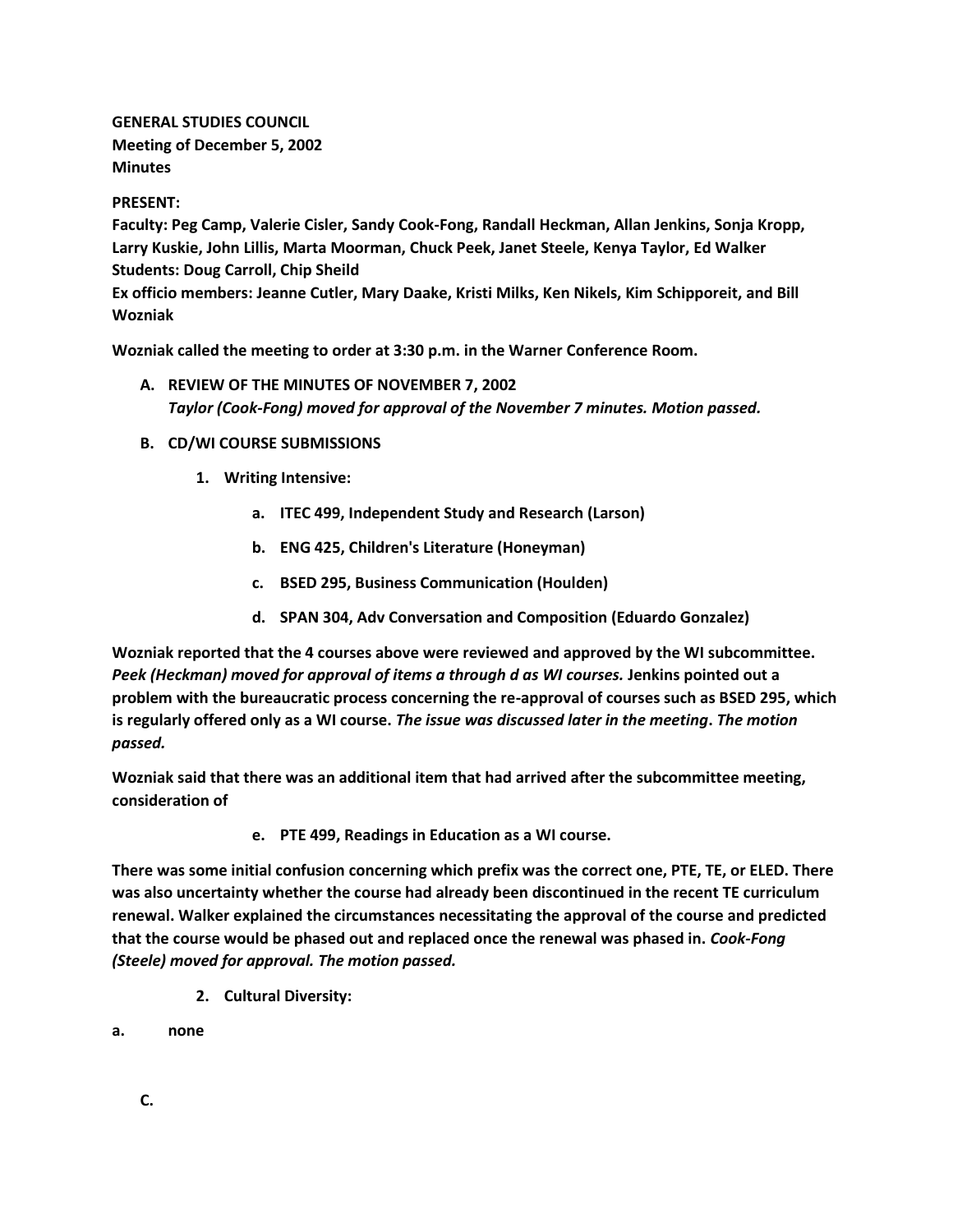#### **D. OLD BUSINESS**

**1. WI Cleanup:** 

### **. FCSC 481 - Cross-Cultural Family Patterns (Sylvia Asay)**

**Wozniak said that the above course was revised by Dr. Asay and was reviewed and approved by the WI subcommittee.** *Kuskie (Lillis) moved for approval of the above course as WI (both the tour and campus versions). The motion passed.*

**2. CD Cleanup:** 

**. none**

- **E.**
- **F. NEW BUSINESS**
	- **1. Forms for CD, WI, and Student Appeals**

**Wozniak asked that the Council review and provide feedback on drafts of forms for use in submitting WI and CD course proposals. For the CD Application form, it was suggested that it be clear that new course proposals have received approval before applying for CD status. For the WI Application form, Council members commented on the font size (mostly the chronologically-challenged members), the need to specify all of the criteria for WI, and the need to remind Chairs of the process. Wozniak suggested that reminders of the process in the form-seemingly obvious to some Chairs-may be unknown by other Chairs. Wozniak also suggested that a reminder to the Chairs that the department faculty should review course proposals may also be needed. The form for student appeals was also discussed. It was noted that a signature lines for the advisor and the department chair may encourage the student to visit with their academic advisor when there is difficulty in meeting requirements for graduation. Wozniak suggested that making this form readily available may help the student to find the right help from the right person. Wozniak will provide revised form to the Council for further review before publicizing them.**

**2. Reconsideration of Policy Concerning Department Chair Clerical Errors Wozniak offered the following proposal:**

**"If a course had been approved for WI status and had been offered by an approved WI instructor, but the Department Chair or Program Director did not list the course as WI in the schedule for a particular semester, then the Chair of the Department or Program may request to have the course designated as WI retroactively. (All approvals were obtained before the beginning of the course in question.) The request must be approved by the General Studies Council before the changes can be recorded at the Registrar's Office."**

**A lively discussion followed. Wozniak described two pending appeals from Airway Science (BASM 363) and Women's Studies (WSTD 220) wherein a bookkeeping error caused WI courses to be listed as non-WI. The current policy is to deal with errors on a**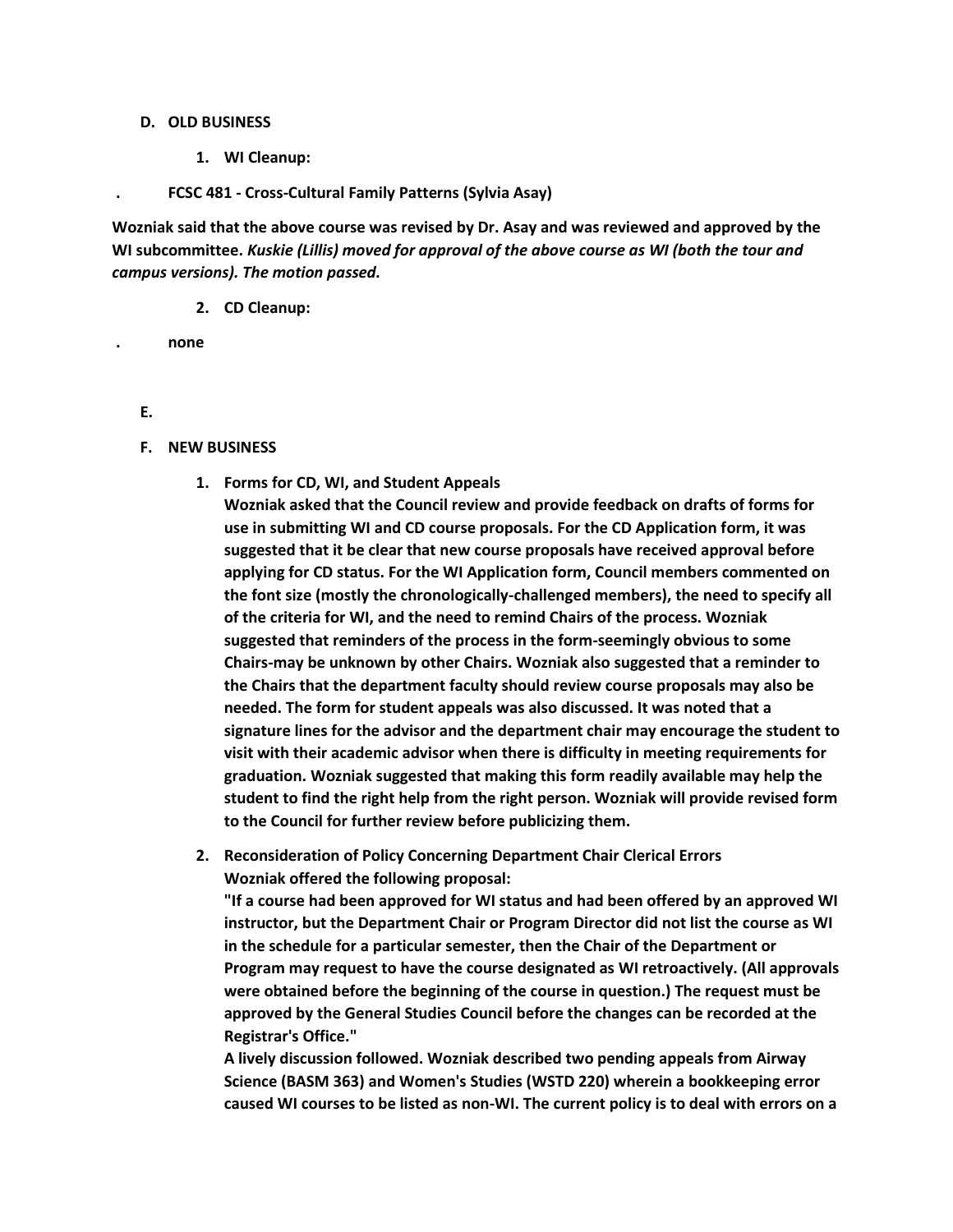**case-by-case basis rather than correct the entire roster. Schipporeit described the difficulty in getting the computer to change a course to WI after a semester has begun. Because the registration database is connected to financial aid and other databases, changing an entire class is a rather lengthy and elaborate process. Schipporeit also described the numerous notifications concerning WI and CD courses that the department and program chairs receive. Currently, students have a note inserted into their record indicating that a course not actually listed in the computer as WI will count in the WI total. However, that information may be known by neither the advisor, the department chair, nor the student, unless specifically requested. The value of on-line records would necessitate doing the elaborate change to the computer database. The consensus was that giving the students WI credit was clearly deserved, however, the means to record the credit, notify the student, the advisor, and the chair was yet to-be-determined. Jenkins asked if this was a chronic problem for some departments. Schipporeit said that it happens at least once a semester. Wozniak had observed no repeat offenders--at least so far. There was some discussion about Chairs who have difficulty doing this job. Given the number of reminders, the simplicity of the task, the large consequences of not doing it well, the other demands placed in Chairs and Directors, and the number of brand-new Chair, the discussants were either appalled or understanding, sometimes both. Wozniak suggested that the Chair or Director should state their case to the General Studies Council and assume responsibility for providing a list of students effected and responsibility for informing the students and their advisors of the clerical error. Other means of handling the correction were discussed.** *Peek (Jenkins) moved to postpone until the next meeting. The motion passed.*

**3. Reconsideration of WI course and Instructor Approval Process Wozniak offered the following proposal:**

**"To this date, the Writing Intensive Course designation has been granted for specific courses taught by specific faculty. This proposal is to separate WI course approval from WI faculty approval. Once a course has been approved as WI, a Department Chair may assign any WI-approved-faculty member from their department to teach that course, as long as they agree to follow the WI course guidelines. If the course will taught by that faculty member for the first time, the Director of General Studies should be notified and provided a syllabus for the course." Jenkins had pointed out that some courses are offered only as WI courses but by different adjunct or regular instructors. Yet, if there is a new WI course-WI instructor connection, the entire course syllabus needs to be reviewed. The gist of the motion is to have a list of approved WI courses, a list of approved WI instructors, and allow the Department Chairs to make the assignments. If it is a first time offering of that course by that instructor, the Director should merely receive a copy of the syllabus. Moorman asked if this was an infringement of academic freedom. Wozniak said that the Council only looks at the means to achieve the WI criteria in the syllabus. Jenkins also stated that it is the professional responsibility of the department to ensure that the course actually meets those criteria when it is offered, we are simply trying to simplify the bureaucratic process. Daake expressed concern over courses listed as being taught by**